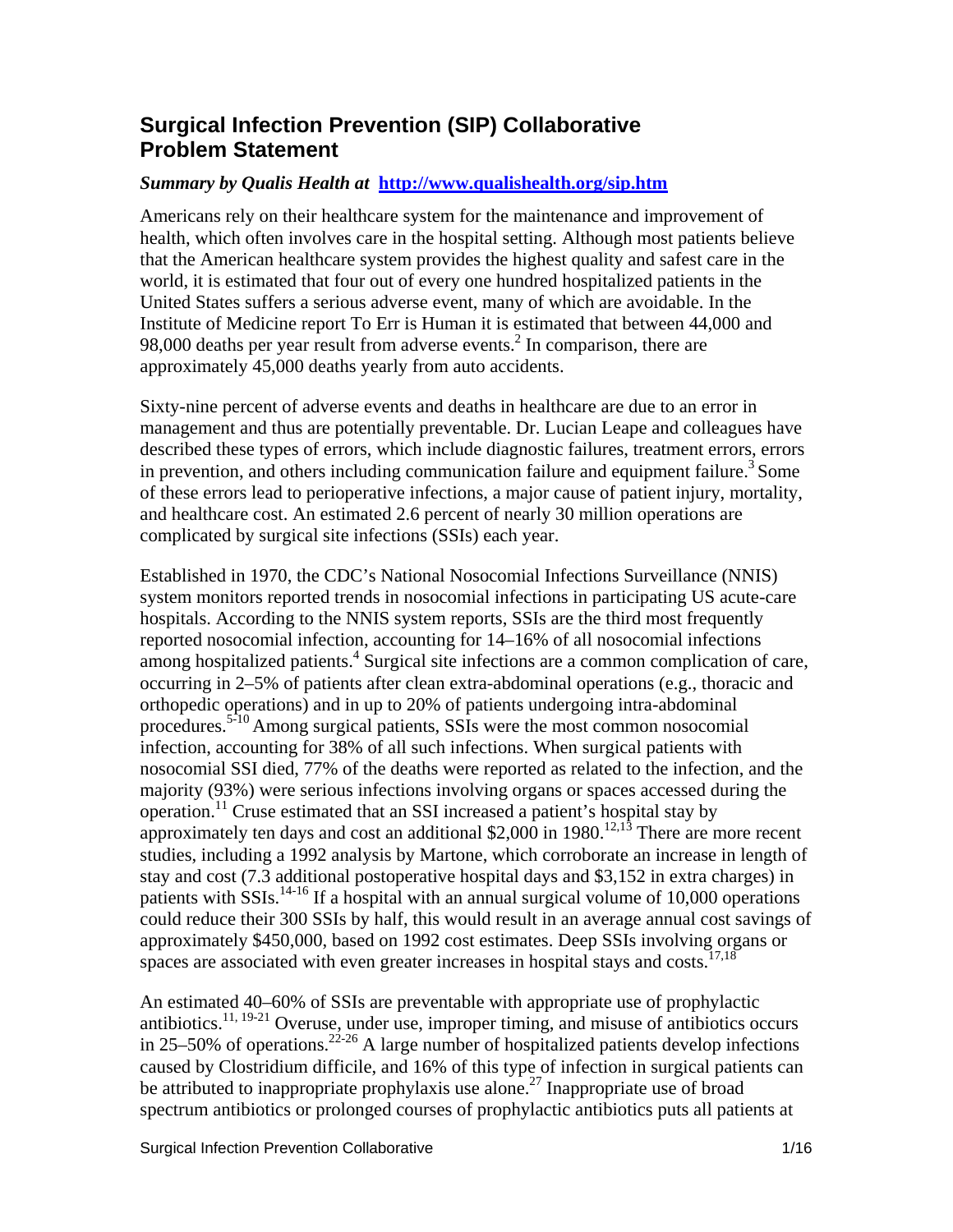even greater health risks due to the development of antibiotic-resistant pathogens. In addition to the proper use of prophylactic antibiotics and good surgical technique, other factors under the control of the operative team have been demonstrated to affect significantly the risk of  $SSI$ <sup>11</sup>. These other factors include preventing hypothermia during the procedure,<sup>28</sup> maintaining high levels of inspired oxygen,<sup>29</sup> controlling serum glucose within certain limits,  $30-32$  avoiding shaving the operative site,  $33-37$  and other basic prevention strategies.38 All of these preventive measures provide opportunities for improvement in most hospitals.

Although the primary focus of the Collaborative work is SSIs, infections in patients undergoing surgery are not limited to those that involve the surgical site. Other types of infections occurring in patients undergoing surgery include, but are not limited to, infections of centrally inserted venous access lines for perioperative monitoring, urinary tract infections, and pneumonia.

Effective surgical infection prevention and harm reduction therefore require redesigning systems with safety in mind. $39$  The fundamental law of improvement is this: every system is perfectly designed to achieve exactly the results it gets. In order to attain a new level of performance in safety, there must be a new system. This applies to all forms of performance—such as selection, timing, and duration of antimicrobial prophylaxis; thermoregulation; oxygen tension; glucose control; hair removal and other basic prevention strategies. Some healthcare organizations have succeeded in creating new and safer systems for SSIs.<sup>40</sup> Major opportunities still exist to reduce the incidence of surgical infections, create safer care for patients requiring surgery and a more satisfactory work environment for healthcare workers, and reduce costs and improve efficiency.

Reducing surgical infections while minimizing antibiotic resistance remains a challenge to many healthcare institutions. Healthcare providers are faced with the additional challenge of trying to integrate new evidence-based infection prevention strategies, such as perioperative glycemic control, into practice. Enlightened management teams, regulatory agencies, health plan providers and purchasers, and medical associations need to provide the support required to create a culture of patient safety in our healthcare systems. With this support, informed, activated hospital teams can be empowered to make key changes to their subsystems (e.g., surgical units) and to incorporate safety considerations into their everyday work.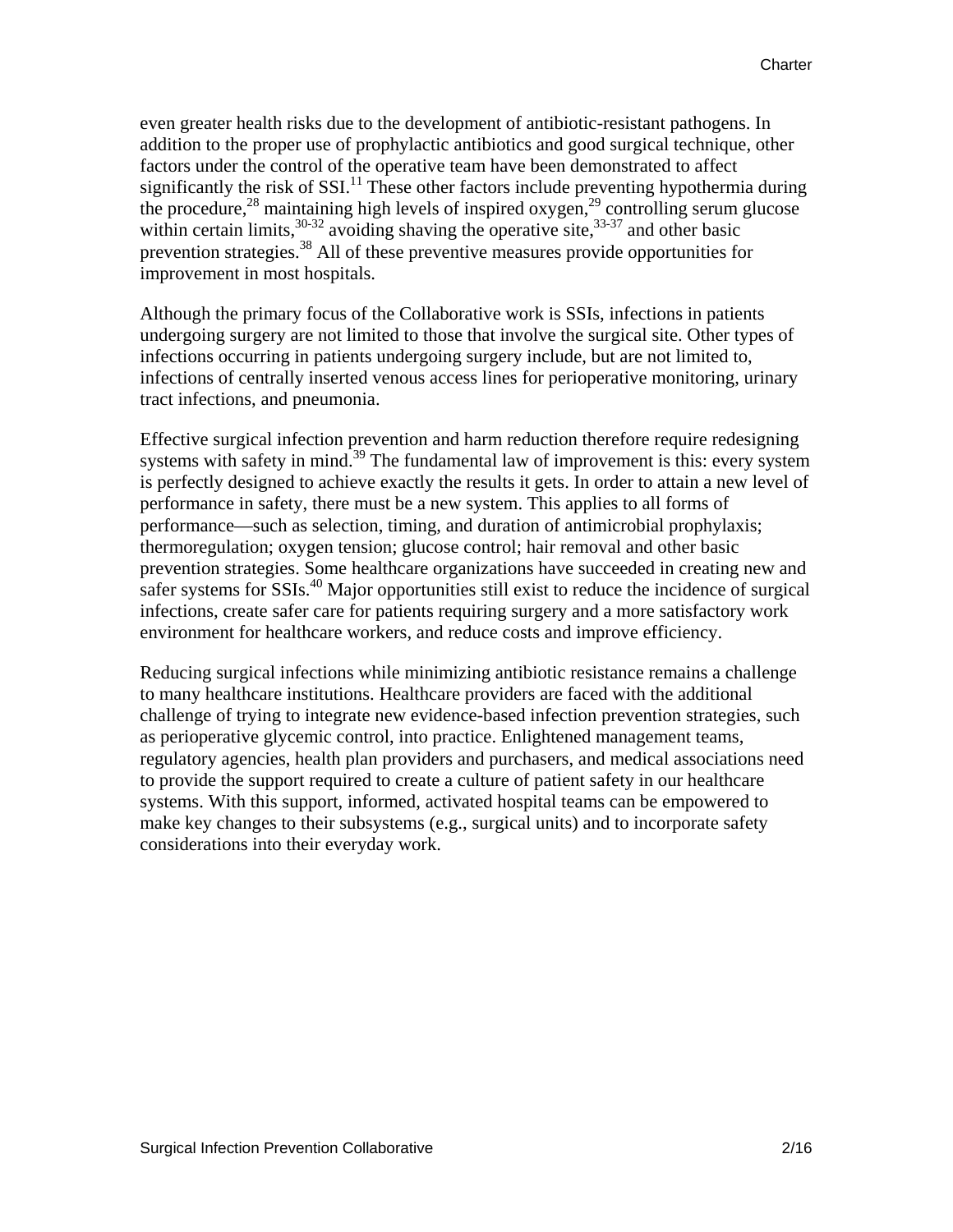### **References**

- 1. Nolan TW. System changes to improve patient safety. *BMJ.* 2000;320:771-773.
- 2. Institute of Medicine. *To Err is Human.* Washington DC: The National Academy Press, 1999.
- 3. Leape LL, Lawthers AG, Brennan TA, Johnson WG. Preventing medical injury. *Quality Review Bulletin.* 1993;19:144–149.
- 4. Emori TG, Gaynes RP. An overview of nosocomial infections, including the role of the microbiology laboratory. *Clin Microbiol Rev.* 1993;6(4):428–442.
- 5. Delgado-Rodriguez M, Sillero-Arenas M, Medina-Cuadros M, Martinez-Gallego G. Nosocomial infections in surgical patients: comparison of two measures of intrinsic patient risk. *Infect Control Hosp Epidemiol.* 1997;18:19–23.
- 6. Horan TC, Culver DH, Gaynes RP, Jarvis WR, Edwards JR, Reid CR. Nosocomial infections in surgical patients in the United States, January 1986-June 1992. National Nosocomial Infections Surveillance (NNIS) System. *Infect Control Hosp Epidemiol.*  1993;14:73–80.
- 7. Horan TC, Gaynes RP, Martone WJ, Jarvis WR, Emori TG. CDC definitions of nosocomial surgical site infections, 1992: a modification of CDC definitions of surgical wound infections. *Infect Control Hosp Epidemiol.* 1992;13:606–608.
- 8. Horan TC, Emori TG. Definitions of key terms used in the NNIS System. *Am J Infect Control.* 1997;25:112–116.
- 9. Wallace WC, Cinat M, Gornick WB, Lekawa ME, Wilson SE. Nosocomial infections in the surgical intensive care unit: a difference between trauma and surgical patients. *Am Surg.* 1999;65:987–990.
- 10. Scheel O, Stormark M. National prevalence survey on hospital infections in Norway. *J Hosp Infect.* 1999;41:331–335.
- 11. Mangram AJ, Horan TC, Pearson ML, et al.**:** Guideline for prevention of surgical site infection, 1999. Hospital Infection Control Practices Advisory Committee. *Infect Control Hosp Epidemiol.* 1999;20:250–278; quiz 279–280.
- 12. Cruse PJ. Wound infection surveillance. *Rev Infect Dis.* 1981;4(3):734–737.
- 13. Cruse PJ, Foord R. The epidemiology of wound infection: a 10-year prospective study of 62,939 wounds. *Surg Clin North Am.* 1980;60(1): 27–40.
- 14. Martone WJ, Jarvis WR, Culver DH, Haley RW. Incidence and nature of endemic and epidemic nosocomial infections. In: Bennett JV, Brachman PS, eds. *Hospital Infections.*  $3^{rd}$  ed. Boston: Little, Brown and Co; 1992. p. 577–96.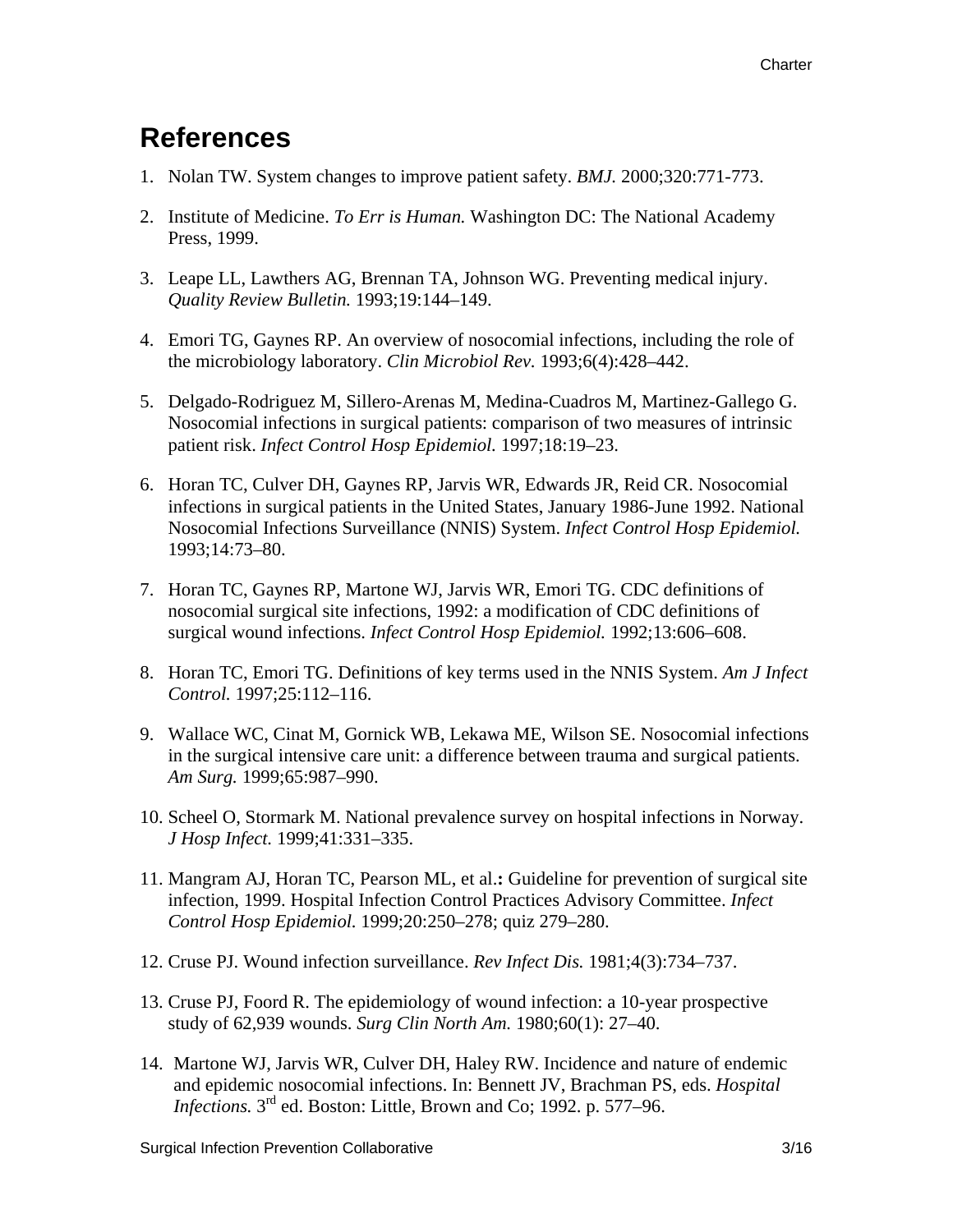- 15. Boyce JM, Potter-Bynoe G, Dziobek L. Hospital reimbursement patterns among patients with surgical wound infections following open-heart surgery. *Infect Control Hosp Epidemiol.*1990;11(2):89–93.
- 16. Poulsen KB, Bremmelgaard A, Sorensen AI, Raahave D, Petersen JV. Estimated costs of postoperative wound infections. A case-control study of marginal hospital and social security costs. *Epidemiol Infect.* 1994;113(2): 283–295.
- 17. Vegas AA, Jodra VM, Garcia ML. Nosocomial infection in surgery wards: a controlled study of increased duration of hospital stays and direct cost of hospitalization. *Eur J Epidemiol.* 1993;9(5):504–510.
- 18. Albers BA, Patka P, Haarman HJ, Kostense PJ. Cost effectiveness of preventive antibiotic administration for lowering risk of infection by 0.25%. [German]. *Unfallchirurg.* 1994;97(12):625–628.
- 19. Platt R, Zaleznik DF, Hopkins CC, et al. Perioperative antibiotic prophylaxis for herniorrhaphy and breast surgery. *N Engl J Med.* 1990;322:153–160.
- 20. Dellinger EP, Gross PA, Barrett TL, et al. Quality standard for antimicrobial prophylaxis in surgical procedures. Infectious Diseases Society of America. *Clin Infect Dis.* 1994;18:422–427.
- 21. Page CP, Bohnen JMA, Fletcher JR, et al. Antimicrobial prophylaxis for surgical wounds: Guidelines for clinical care. *Arch Surg.* 1993;128:79–88.
- 22. Gyssens IC, Geerligs IE, Dony JM, et al. Optimising antimicrobial drug use in surgery: an intervention study in a Dutch university hospital. *J Antimicrob Chemother.* 1996;38:1001–1012.
- 23. Gyssens IC, Geerligs IE, Nannini-Bergman MG, et al. Optimizing the timing of antimicrobial prophylaxis in surgery: an intervention study. *J Antimicrob Chemother.*  1996;38:301–308.
- 24. Silver A, Eichorn A, Kral J, et al. Timeliness and use of antibiotic prophylaxis in selected inpatient surgical procedures. The Antibiotic Prophylaxis Study Group. *Am J Surg.* 1996;171:548–552.
- 25. Finkelstein R, Reinhertz G, Embom A Surveillance of the use of antibiotic prophylaxis in surgery. *Isr J Med Sci.* 1996;32:1093–1097.
- 26. Houck PM, Bratzler DW. Personal communication.
- 27. Crabtree TD, Pelletier SJ, Gleason TG, Pruett TL, Sawyer RG. Clinical characteristics and antibiotic utilization in surgical patients with Clostridium difficile-associated diarrhea. *Am Surg.* 1999;65:507–511.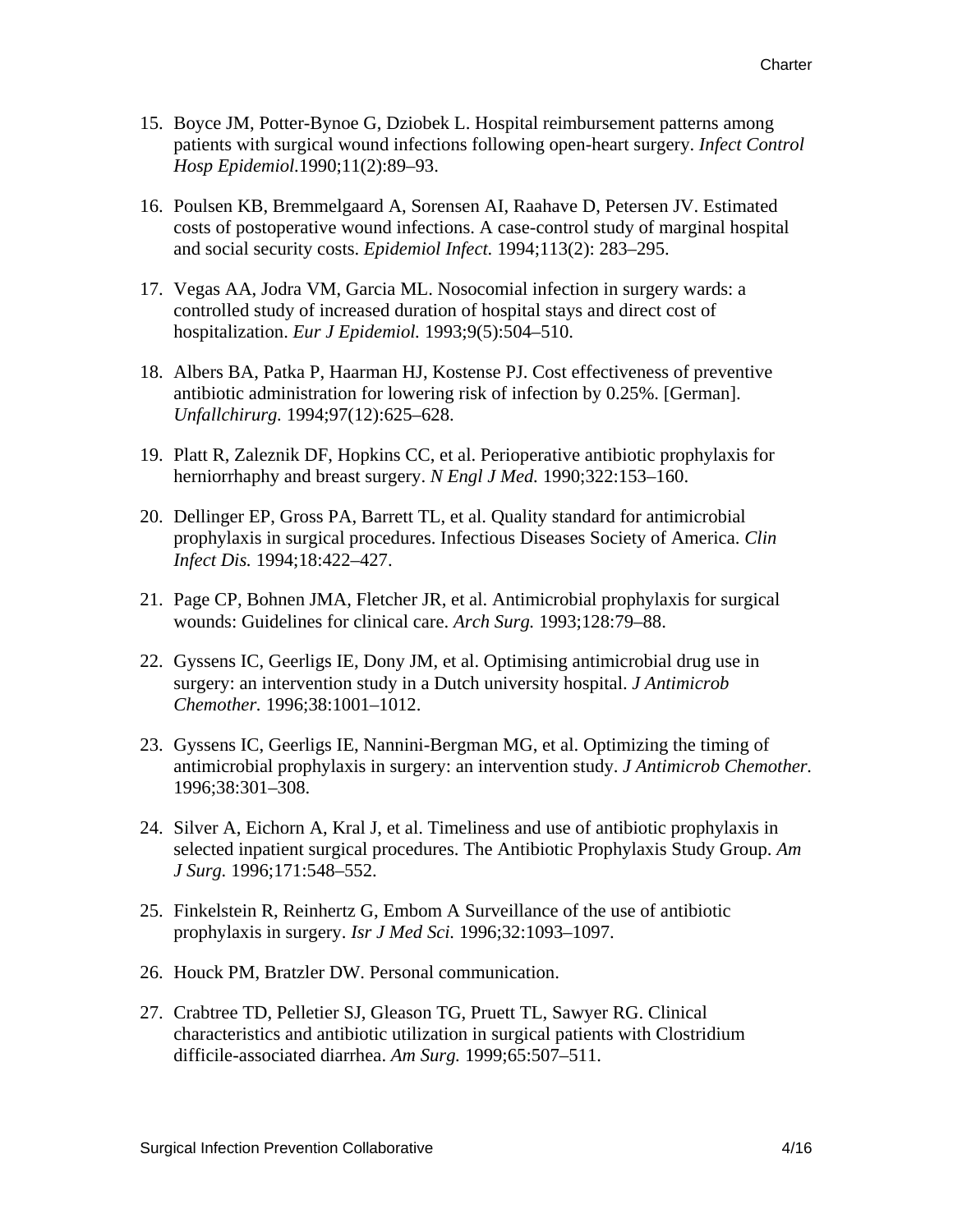- 28. Kurz A, Sessler DI, Lenhardt R**:** Perioperative normothermia to reduce the incidence of surgical-wound infection and shorten hospitalization. Study of Wound Infection and Temperature Group [see comments]. *N Engl J Med.* 1996;334:1209–1215.
- 29. Greif R, Akca O, Horn EP, et al.**:** Supplemental perioperative oxygen to reduce the incidence of surgical-wound infection. Outcomes Research Group [see comments].  *N Engl J Med.* 2000;342:161–167.
- 30. Dellinger EP**:** Preventing surgical-site infections: the importance of timing and glucose control. *Infect Control Hosp Epidemiol.* 2001;22:604–606.
- 31. Latham R, Lancaster AD, Covington JF, et al.**:** The association of diabetes and glucose control with surgical-site infections among cardiothoracic surgery patients. *Infect Control Hosp Epidemiol.* 2001;22:607–612.
- 32. Furnary AP, Zerr KJ, Grunkemeier GL, Starr A**:** Continuous intravenous insulin infusion reduces the incidence of deep sternal wound infection in diabetic patients after cardiac surgical procedures [see comments]. *Ann Thorac Surg.* 1999;67:352– 360; discussion 360–352.
- 33. Olson MM, MacCallum J, McQuarrie DG**:** Preoperative hair removal with clippers does not increase infection rate in clean surgical wounds. *Surg Gynecol Obstet.*  1986;162:181–182.
- 34. Horgan MA, Piatt JH, Jr.**:** Shaving of the scalp may increase the rate of infection in CSF shunt surgery. *Pediatr Neurosurg.* 1997;26:180–184.
- 35. Balthazar ER, Colt JD, Nichols RL**:** Preoperative hair removal: a random prospective study of shaving versus clipping. *South Med J.* 1982;75:799–801.
- 36. Ko W, Lazenby WD, Zelano JA, et al.**:** Effects of shaving methods and intraoperative irrigation on suppurative mediastinitis after bypass operations. *Annals of Thoracic Surgery.* 1992;53:301–305.
- 37. Pomposelli JJ, Baxter JK, 3rd, Babineau TJ, et al.**:** Early postoperative glucose control predicts nosocomial infection rate in diabetic patients. *JPEN J Parenter Enteral Nutr.* 1998;22:77–81.
- 38. *Guideline for Prevention of Surgical Site Infection, 1999*. Available at [http://www.cdc.gov/ncidod/hip/ssi/ssi.pdf.](http://www.cdc.gov/ncidod/hip/ssi/ssi.pdf)
- 39. Reason J. Human error: models and management. *BMJ.* 2000;320:768–770.
- 40. Classen DC, Evans RS, Pestotnik SL, Burke JP. The timing of prophylactic administration of antibiotics and the risk of surgical-wound infection. *N Engl J Med.* 1992; 326:281–286. ty. *BMJ.* 2000;320:771–773.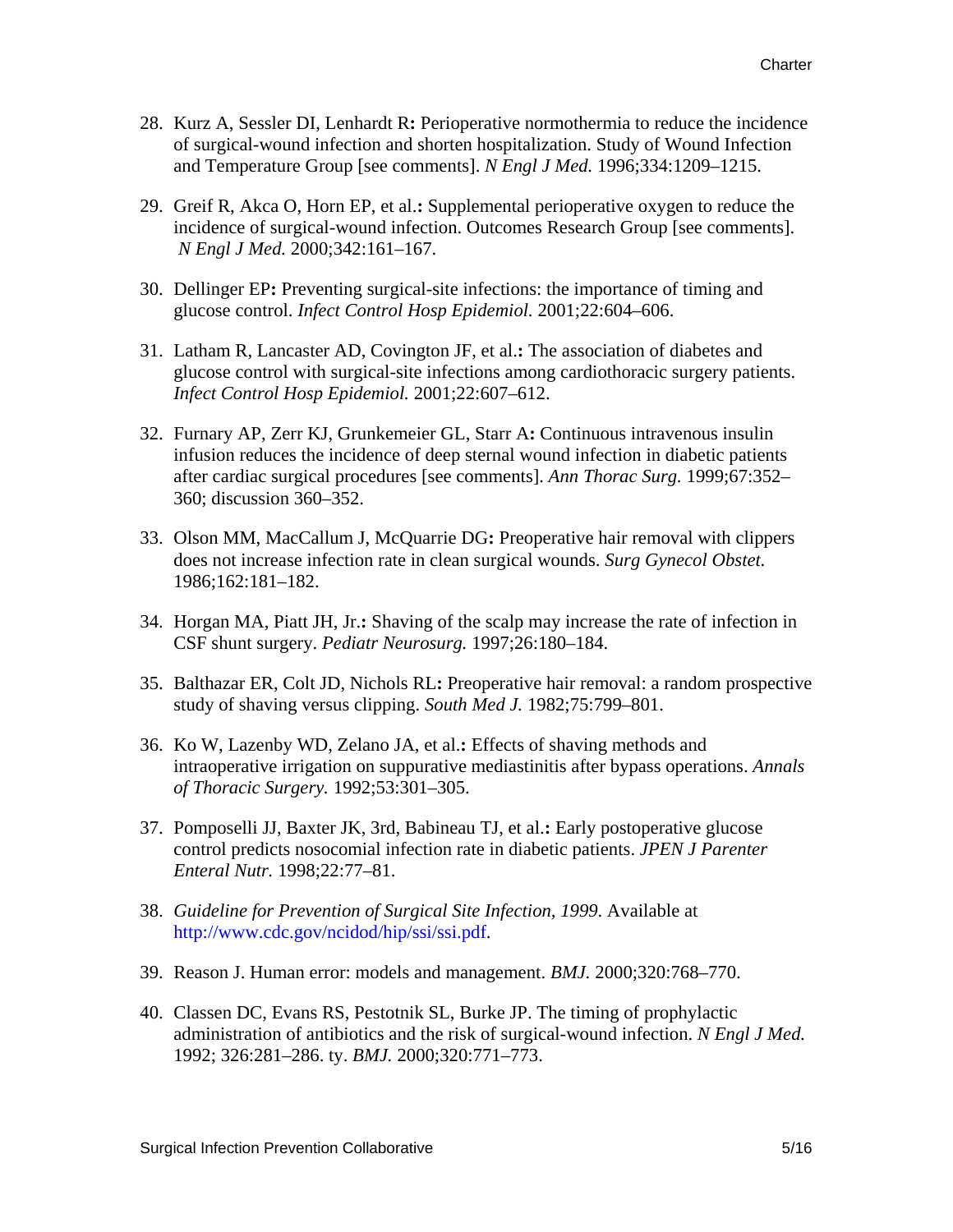### **Recommended Reading**

- 1. Burke JP. Maximizing appropriate antibiotic prophylaxis for surgical patients: an update from LDS Hospital, Salt Lake City. *Clin Infect Dis*. 2001;33(Suppl):78–83.
- 2. Classen DC, Evans RS, Pestotnik SL, Horn SD, Menlove RL, Burke JP. The timing of prophylactic administration of antibiotics and the risk of surgical-wound infection. *N Engl J Med*. 1992;326:281–286.
- 3. Dellinger EP, Gross PA, Barrett TL, et al. Quality standard for antimicrobial prophylaxis in surgical procedures. The Infectious Diseases Society of America. *Infect Control Hosp Epidemiol*. 1994;15:182–188.
- 4. Gaynes RP, Culver DH, Horan TC, Edwards JR, Richards C, Tolson JS. Surgical site infection (SSI) rates in the United States, 1992–1998: the National Nosocomial Infections Surveillance System basic SSI risk index. *Clin Infect Dis*. 2001;33(suppl):69–77.
- 5. Greif R, Akca O, Horn EP, Kurz A, Sessler DI. Supplemental perioperative oxygen to reduce the incidence of surgical- wound infection. Outcomes Research Group. *N Engl J Med*. 2000;342:161–167.
- 6. Horan TC, Gaynes RP, Martone WJ, Jarvis WR, Emori TG. CDC definitions of nosocomial surgical site infections, 1992: a modification of CDC definitions of surgical wound infections. *Am J Infect Control*. 1992;20:271–274.
- 7. Kurz A, Sessler DI, Lenhardt R. Perioperative normothermia to reduce the incidence of surgical-wound infection and shorten hospitalization. Study of Wound Infection and Temperature Group. *N Engl J Med*. 1996;334:1209–1215.
- 8. Mangram AJ, Horan TC, Pearson ML, Silver LC, Jarvis WR. Guideline for prevention of surgical site infection, 1999. Hospital Infection Control Practices Advisory Committee. *Infect Control Hosp Epidemiol*. 1999;20:250–278; quiz 279– 280.
- 9. Page CP, Bohnen JM, Fletcher JR, McManus AT, Solomkin JS, Wittmann DH. Antimicrobial prophylaxis for surgical wounds. Guidelines for clinical care. *Arch Surg*. 1993;128:79–88.
- 10. University of California at San Francisco–Stanford University Evidence-based Practice Center. Chapter 20, Prevention of Surgical Site Infections, of Evidence Report/Technology Assessment No. 43, Making Health Care Safer: A Critical Analysis of Patient Safety Practices, AHRQ Publication No. 01-EO58: Agency for Healthcare Research and Quality. Available at www.ahrq.gov/clinic/ptsafety on March 8, 2002.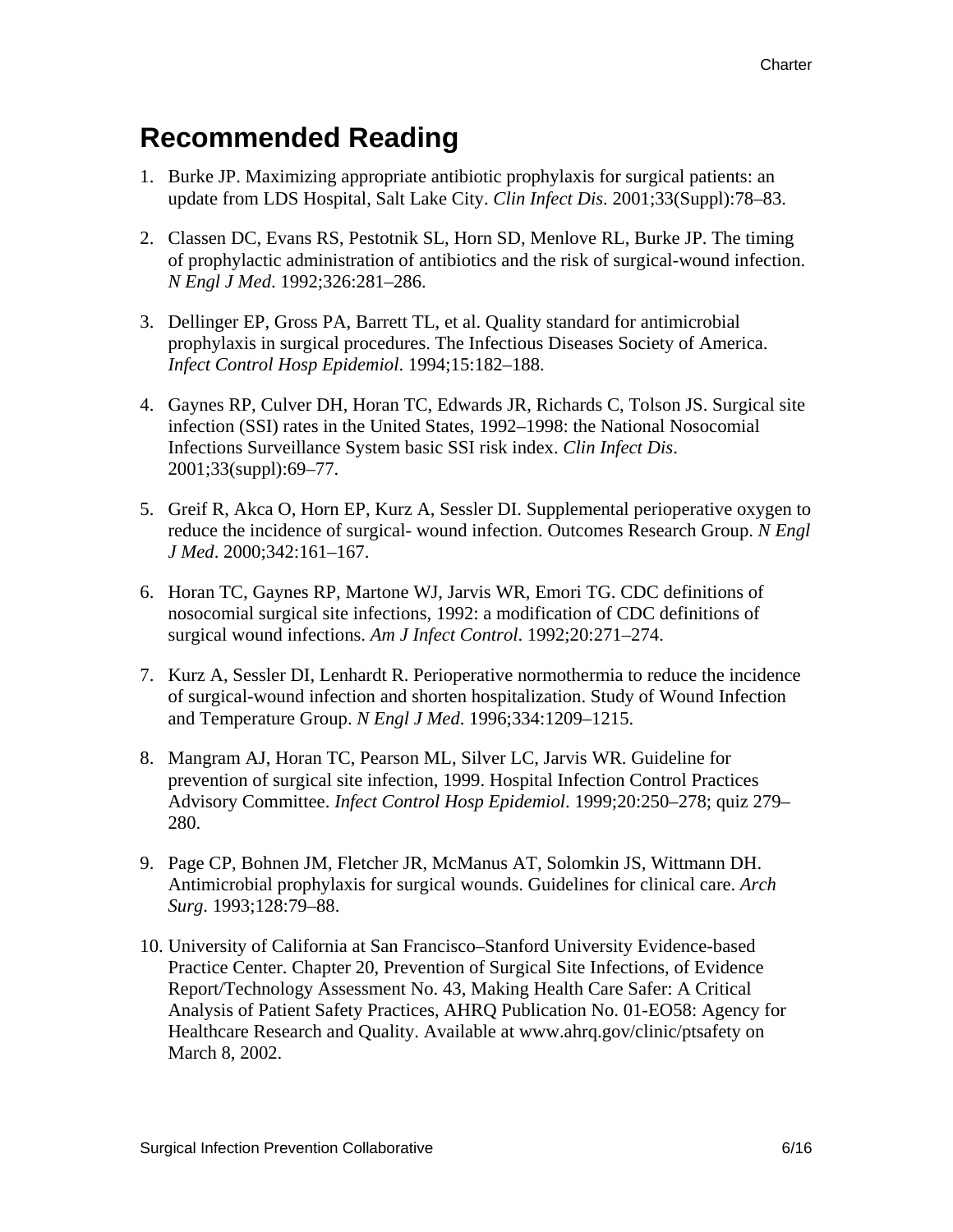# **Change Package**

The change package is a collection of ideas for changing processes of care. The following figure and table present ideas for preventing surgical infection.

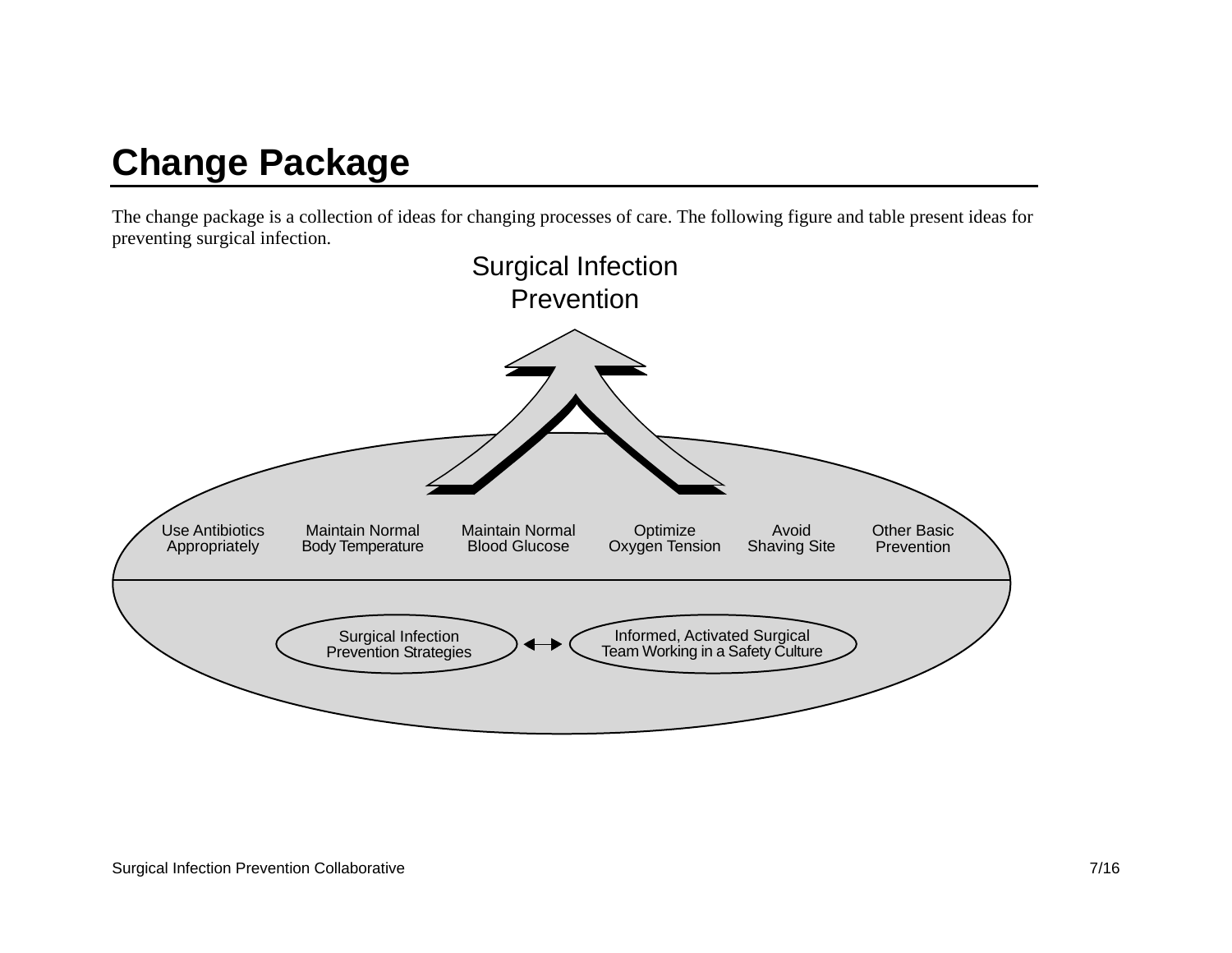| <b>Prevention Strategies</b>                  | <b>Key Changes for Surgical Infection Prevention</b>                                                                                                                                                                                                                                                                                                                                                                                                                                                                                                                                                                                                                                                                                                                                                                                                                                                                                                                                                                                                                                                                                                                                                                                                                                                                                         |  |  |  |  |
|-----------------------------------------------|----------------------------------------------------------------------------------------------------------------------------------------------------------------------------------------------------------------------------------------------------------------------------------------------------------------------------------------------------------------------------------------------------------------------------------------------------------------------------------------------------------------------------------------------------------------------------------------------------------------------------------------------------------------------------------------------------------------------------------------------------------------------------------------------------------------------------------------------------------------------------------------------------------------------------------------------------------------------------------------------------------------------------------------------------------------------------------------------------------------------------------------------------------------------------------------------------------------------------------------------------------------------------------------------------------------------------------------------|--|--|--|--|
| Use prophylactic antibiotics<br>appropriately | Designate responsibility and accountability for preoperative prophylactic antibiotic administration (e.g., preoperative nurse,<br>circulating nurse, anesthesiologist) connected to key point in process<br>Standardize administration process to occur with commonly performed activity within one hour prior to incision<br>٠<br>Through the use of antibiotic standing orders specific to surgical site, administer prophylactic antibiotics according to<br>quidelines based on local consensus<br>Make agreed upon antibiotics available in the operating room (OR)<br>Standardize delivery process to ensure timely delivery of preoperative antibiotics to the holding area<br>Provide visible reminder or checklist to give antibiotics on each case (e.g., brightly colored sticker)<br>Ensure systematic documentation of antibiotic administration on every patient chart (paper or electronic)<br>Develop system where antibiotic is hanging at head of patient's bed ready for administration<br>Design protocols to deliver antibiotic to OR with patient<br>Educate OR staff regarding the importance and reasoning of antibiotic timing, selection, and duration<br>Provide feedback on prophylaxis compliance and infection data monthly<br>Involve pharmacy staff to ensure timing, selection, and duration are maintained |  |  |  |  |
| Maintain normothermia<br>perioperatively      | Limit heat loss in patients prior to operative procedure<br>×<br>Standardize use of warming devices (warming blankets, hot air blankets, IV fluid heaters, filter heater hydrator for<br>laparoscopic procedures) to ensure patient temperature >36° C perioperatively<br>Provide devices and protocol for consistent measurement of patient temperature<br>Designate responsibility and accountability for thermoregulation<br>Assure engineering controls allow surgical staff to control room temperature<br>Provide surgical staff with cooling gear/devices                                                                                                                                                                                                                                                                                                                                                                                                                                                                                                                                                                                                                                                                                                                                                                             |  |  |  |  |
| Maintain glucose control                      | Design standardized protocol for intraoperative and postoperative glucose monitoring<br>Use standardized treatment protocol to maintain serum glucose ≤200 mg/dL                                                                                                                                                                                                                                                                                                                                                                                                                                                                                                                                                                                                                                                                                                                                                                                                                                                                                                                                                                                                                                                                                                                                                                             |  |  |  |  |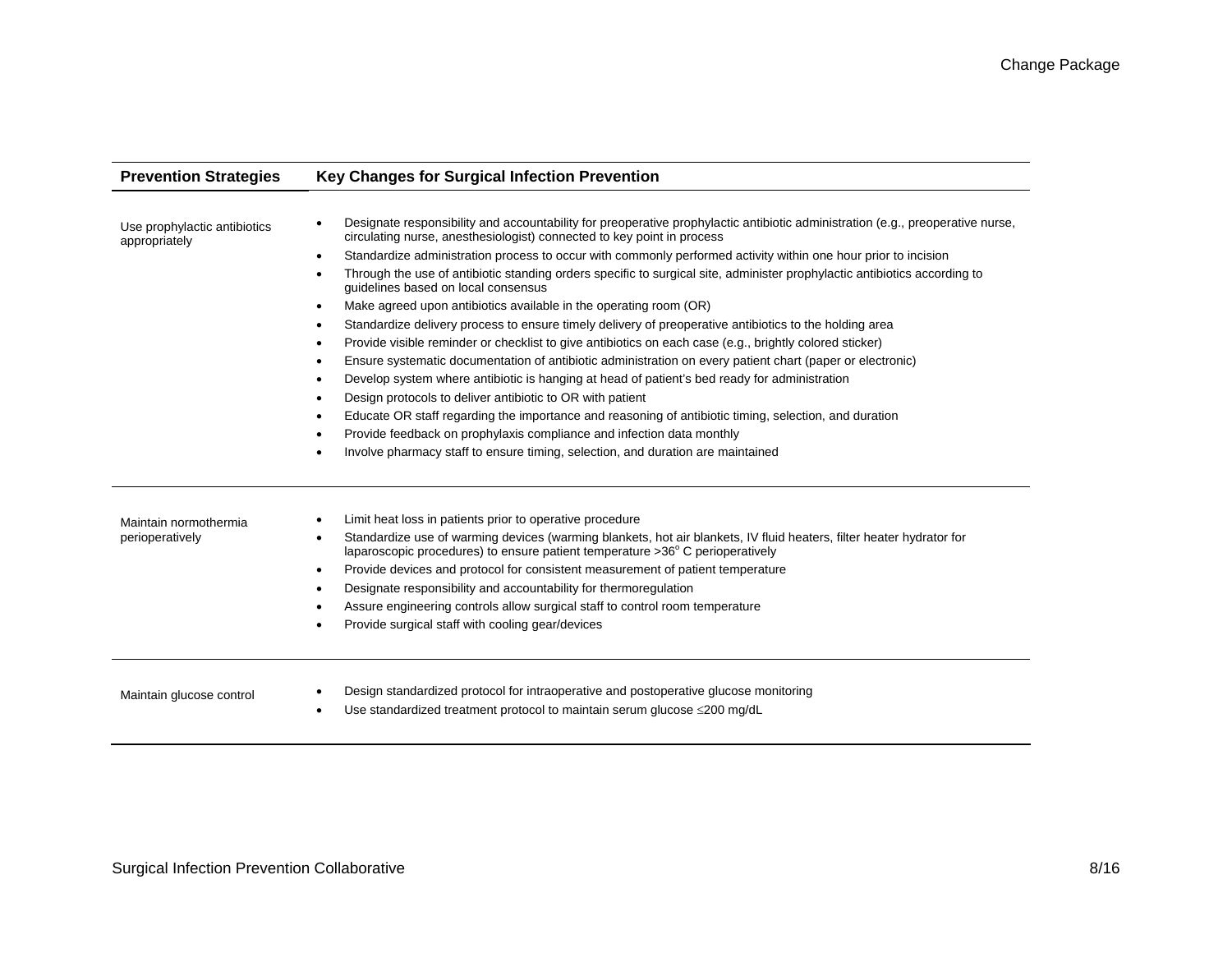| <b>Prevention Strategies</b>                                              | Key Changes for Surgical Infection Prevention                                                                                                                                                                                                                                                                                                                                                                                                                           |  |  |  |
|---------------------------------------------------------------------------|-------------------------------------------------------------------------------------------------------------------------------------------------------------------------------------------------------------------------------------------------------------------------------------------------------------------------------------------------------------------------------------------------------------------------------------------------------------------------|--|--|--|
| Optimize oxygen tension                                                   | Design protocols to administer supplemental $O_2$ , which is defined as (a) intraoperative FIO <sub>2</sub> >80% in the intubated patient<br>or a non-rebreathing face mask at >12 L/min fresh gas flow in the non-intubated patient and (b) postoperative $FIO_2$ >80%<br>in the intubated patient or a non-rebreathing face mask at >12 L/min fresh gas flow in the non-intubated patient for 2 hours<br>Design educational training programs for postoperative staff |  |  |  |
| Avoid shaving operative site                                              | Remove all razors from operating room<br>٠<br>Perform hair removal when necessary with clippers right before surgery<br>Establish protocol for when and how to remove hair in affected areas<br>٠<br>Provide patient education and materials on appropriate hair removal techniques to prevent shaving at home                                                                                                                                                          |  |  |  |
| Basic prevention strategies*                                              | Exclude patients with prior infections<br>Stop patient tobacco use prior to surgery<br>٠                                                                                                                                                                                                                                                                                                                                                                                |  |  |  |
| (Based on organizational self-<br>assessment of adherence to<br>practice) | Apply sterile dressing for 24-48 hr<br>$\bullet$<br>Shower with antiseptic soap<br>$\bullet$<br>Provide positive pressure ventilation in OR with at least 15 air changes/hr<br>٠<br>Keep OR doors closed                                                                                                                                                                                                                                                                |  |  |  |
| *Category IA CDC<br>Recommendations                                       | Use sterile instruments<br>Wear a mask<br>Cover hair<br>Prepare skin with appropriate agent<br>Wear sterile gloves; double-glove<br>Maintain short nails; remove artificial nails<br>Handle tissue gently<br>Ensure that surgeons/staff clean hands with appropriate agents and methods<br>Delay primary closure for heavily contaminated wounds<br>Exclude infected surgeons<br>Use closed suction drains (when used)                                                  |  |  |  |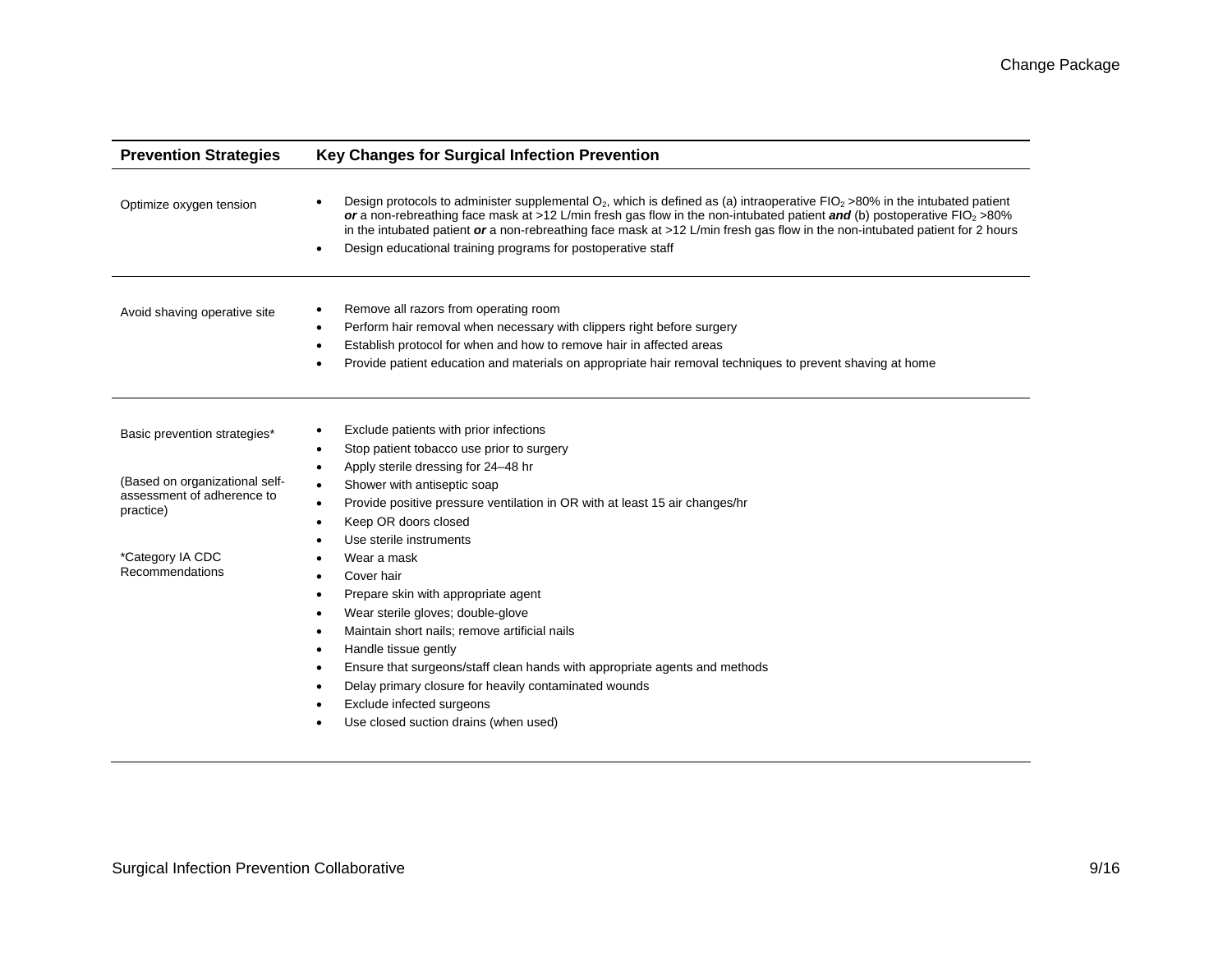## **Measurement Strategy**

The following table lists required and optional measures that teams can select or adapt. Teams can also develop new measures based on the issues that are of most interest and importance to their hospital. There are three types of measures: outcome measures, process measures, and balancing measures. The table below provides definitions of each type of measure. Also provided on page 43 is a sample data collection tool. This tool will also be available electronically on the e-mail list.

| <b>Measure</b>                                                                           | <b>Statistic</b>                             | <b>Definition</b>                                                                                                                                                                                                                                                                                                                                                       | <b>Data Collection</b>                                                                                                                           | Appropriate<br>Collaborative<br>Goals                     |
|------------------------------------------------------------------------------------------|----------------------------------------------|-------------------------------------------------------------------------------------------------------------------------------------------------------------------------------------------------------------------------------------------------------------------------------------------------------------------------------------------------------------------------|--------------------------------------------------------------------------------------------------------------------------------------------------|-----------------------------------------------------------|
|                                                                                          |                                              | <b>Outcome Measures</b> (Measures of change [or lack of change] in the well-being of a defined population related to an intervention. Improvement in outcome measures reflects the<br>health status of the patient, whereas process measures reflect the care delivery to the patient. Improvement in outcome measures has a direct effect on mortality and morbidity.) |                                                                                                                                                  |                                                           |
| O1. Number of surgical cases<br>between surgical site infections<br>(SSIs)<br>(Required) | Number of surgical cases between<br>each SSI | Infections acquired in the hospital<br>by a surgical patient at the surgical<br>site. SSI may be of three types:<br>superficial incisional<br>deep incisional<br>organ or space infection                                                                                                                                                                               | Create system to capture data<br>prospectively on 100% of patients<br>in the pilot population<br>May require revising run charts<br>continuously | Double number of<br>surgical cases between<br><b>SSIs</b> |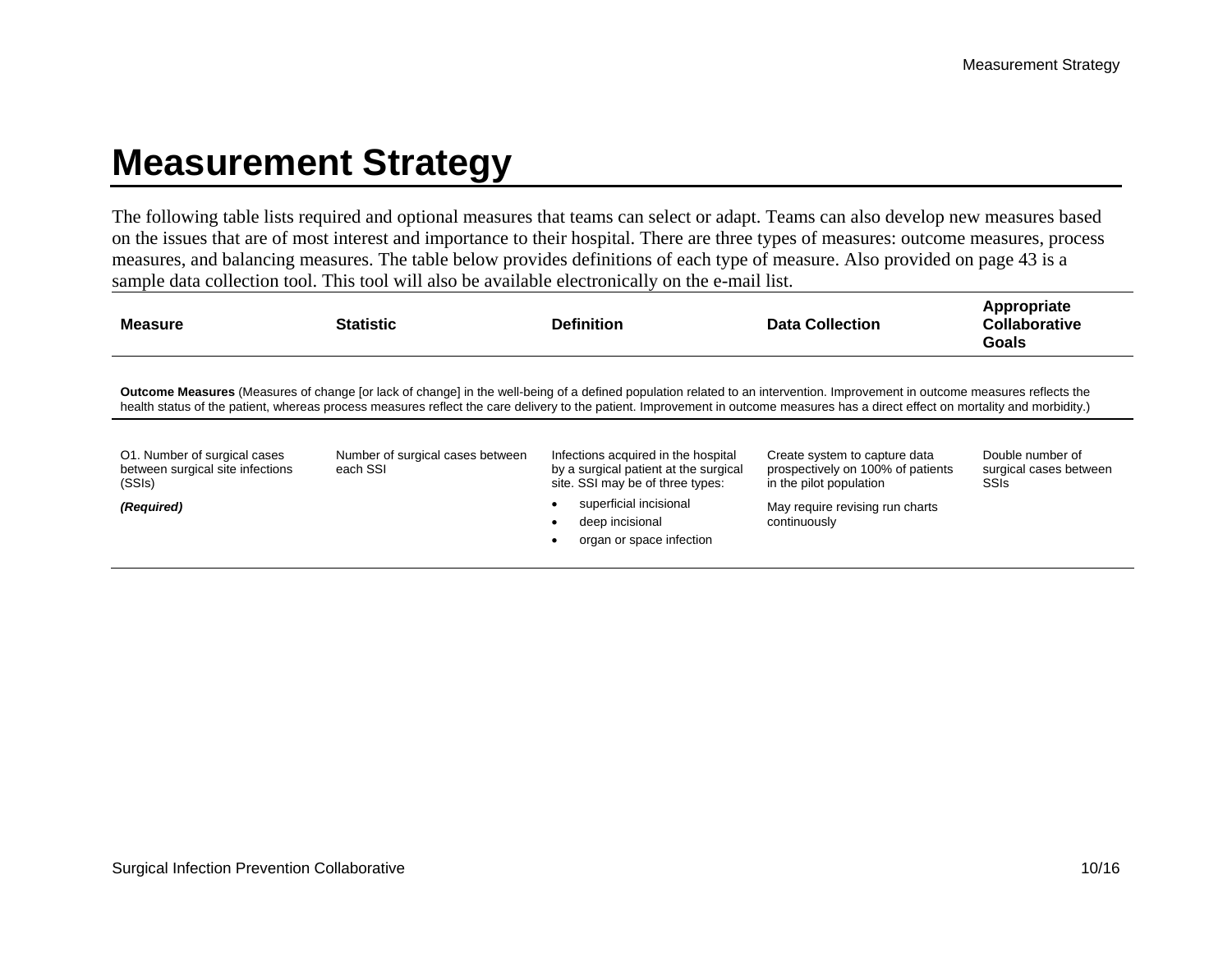| <b>Measure</b>                                                                                        | <b>Statistic</b>                                                                                                                                                                                                                                                                                | <b>Definition</b>                                                                                                                                                                                                                                                                                                                                                                                                                                                                                                                                                                                                                                                                                                                | <b>Data Collection</b>                                             | Appropriate<br>Collaborative<br>Goals                                                             |
|-------------------------------------------------------------------------------------------------------|-------------------------------------------------------------------------------------------------------------------------------------------------------------------------------------------------------------------------------------------------------------------------------------------------|----------------------------------------------------------------------------------------------------------------------------------------------------------------------------------------------------------------------------------------------------------------------------------------------------------------------------------------------------------------------------------------------------------------------------------------------------------------------------------------------------------------------------------------------------------------------------------------------------------------------------------------------------------------------------------------------------------------------------------|--------------------------------------------------------------------|---------------------------------------------------------------------------------------------------|
|                                                                                                       | Process Measures (What is done to, for, with, or by defined individuals or groups as part of the delivery of services.)                                                                                                                                                                         |                                                                                                                                                                                                                                                                                                                                                                                                                                                                                                                                                                                                                                                                                                                                  |                                                                    |                                                                                                   |
| P1. Percent of surgical cases with<br>on-time prophylactic antibiotic<br>administration<br>(Required) | $N =$ number of patients with<br>$\bullet$<br>prophylactic antibiotics within<br>one hour prior to surgical<br>incision (see "Exceptions" to<br>the right)<br>$D =$ number of surgical cases<br>$\bullet$<br>with documented antibiotic<br>administration time and time of<br>surgical incision | Antibiotic started means<br>$\bullet$<br>administration has begun but<br>is not necessarily completed<br>Cases in which time of<br>$\bullet$<br>antibiotic administration or<br>time of surgical incision is not<br>documented should be<br>excluded from the numerator<br>and denominator<br>Exceptions: (1) within two<br>$\bullet$<br>hours if patient receiving<br>vancomycin due to beta-<br>lactam allergy, (2) patients<br>with tourniquets need to have<br>all antibiotic administration<br>completed before the<br>tourniquet is inflated and<br>within one hour prior to<br>surgical incision and (3)<br>patients undergoing C-section<br>should receive the antibiotic as<br>soon as the umbilical cord is<br>clamped | Create system to capture data<br>prospectively on 100% of patients | 100% beginning within<br>one hour prior to surgical<br>incision (see "Exceptions"<br>to the left) |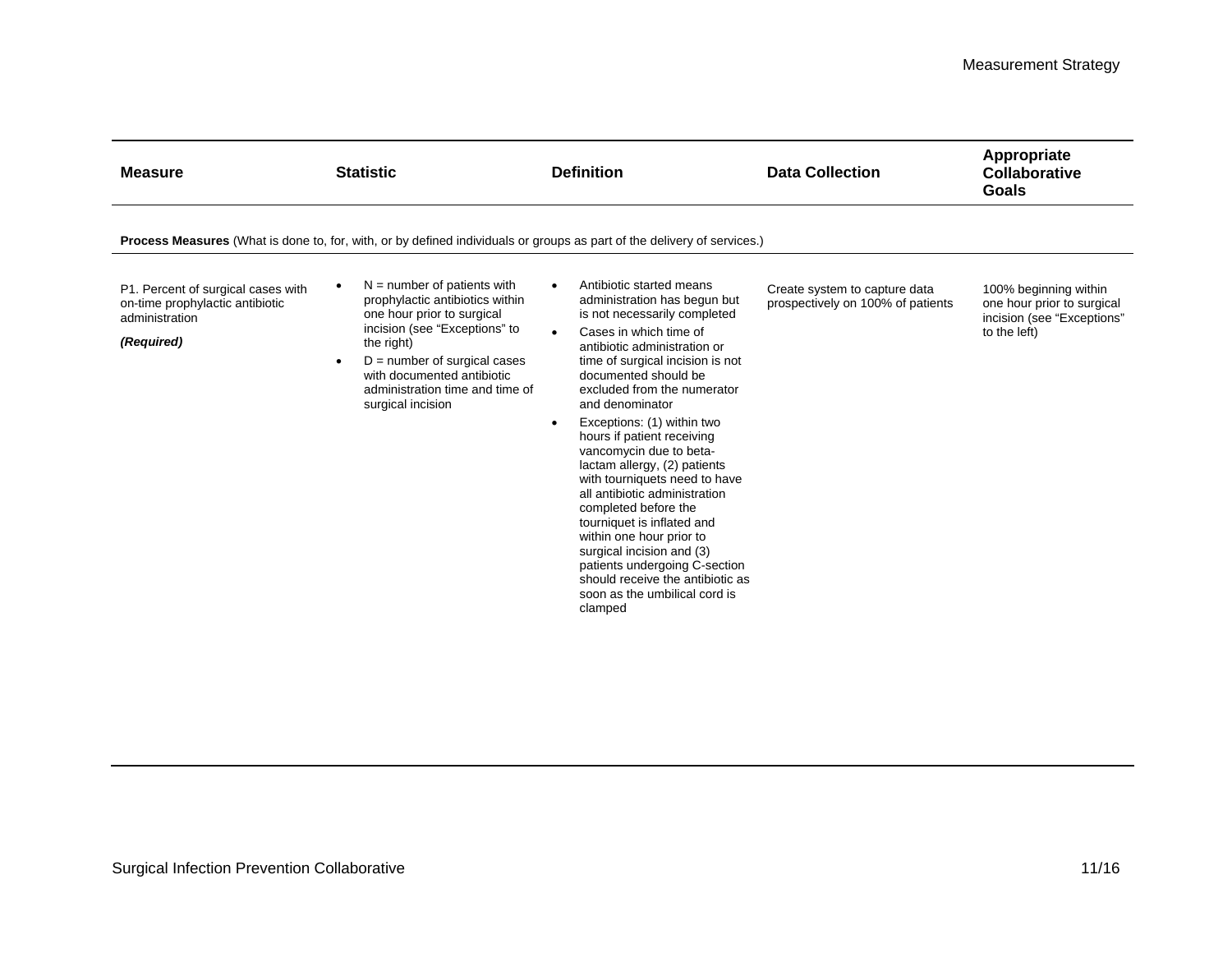| <b>Measure</b>                                                                                          | <b>Statistic</b>                                                                                                                                   | <b>Definition</b>                                                                                                                                                                                                                                                                                                                                                                                                                   | <b>Data Collection</b>                                                                                                                                                       | Appropriate<br><b>Collaborative</b><br><b>Goals</b>                                                                                                                                     |
|---------------------------------------------------------------------------------------------------------|----------------------------------------------------------------------------------------------------------------------------------------------------|-------------------------------------------------------------------------------------------------------------------------------------------------------------------------------------------------------------------------------------------------------------------------------------------------------------------------------------------------------------------------------------------------------------------------------------|------------------------------------------------------------------------------------------------------------------------------------------------------------------------------|-----------------------------------------------------------------------------------------------------------------------------------------------------------------------------------------|
| P1-2. Percent of surgical cases with<br>timing documented<br>(Optional)                                 | $N =$ number of patients with<br>times documented<br>$D =$ number of surgical cases<br>$\bullet$<br>receiving prophylactic<br>antibiotics          | Proportion of patients receiving a<br>prophylactic antibiotic who have<br>antibiotic administration time and<br>time of surgical incision<br>documented                                                                                                                                                                                                                                                                             | Create system to capture data<br>prospectively on 100% of patients                                                                                                           | 100% of patients<br>receiving prophylactic<br>antibiotics                                                                                                                               |
| P2. Percent of surgical cases with<br>appropriate selection of<br>prophylactic antibiotic<br>(Required) | $N =$ number of patients<br>$\bullet$<br>receiving antibiotic consistent<br>with adopted quidelines<br>$D =$ number of surgical cases<br>$\bullet$ | Proportion of patients given<br>$\bullet$<br>right antibiotic as determined<br>by published guidelines<br>Organizations will adopt a<br>$\bullet$<br>published quideline (CMS or<br>other) or adapt a published<br>guideline to local<br>circumstances and use this to<br>determine if the correct<br>antibiotic was given to the<br>patient<br>Note: See back pocket of<br>$\bullet$<br>handbook for CMS<br>recommended guidelines | Create system to capture data<br>prospectively on 100% of<br>patients<br>If events very rare, may use<br>$\bullet$<br>the number of cases between<br>inappropriate selection | Achieve 100%<br>compliance with<br>appropriate selection of<br>prophylactic antibiotics                                                                                                 |
| P3. Percent of patients with<br>perioperative glucose control<br>(Optional)                             | $N =$ number of surgical<br>$\bullet$<br>patients whose serum glucose<br>was controlled<br>$D =$ number of surgical<br>patients                    | Alternate proposed definition is<br>percent of patients with serum<br>glucose ≤200 mg/dL<br>intraoperatively and during the first<br>48 hours postoperatively                                                                                                                                                                                                                                                                       | Create system to capture data<br>prospectively on 100% of patients                                                                                                           | Achieve 100%<br>compliance with<br>perioperative glucose<br>control (alternatively,<br>$\leq$ 200 mg/dL) during the<br>first 48 hours after an<br>operation for the pilot<br>population |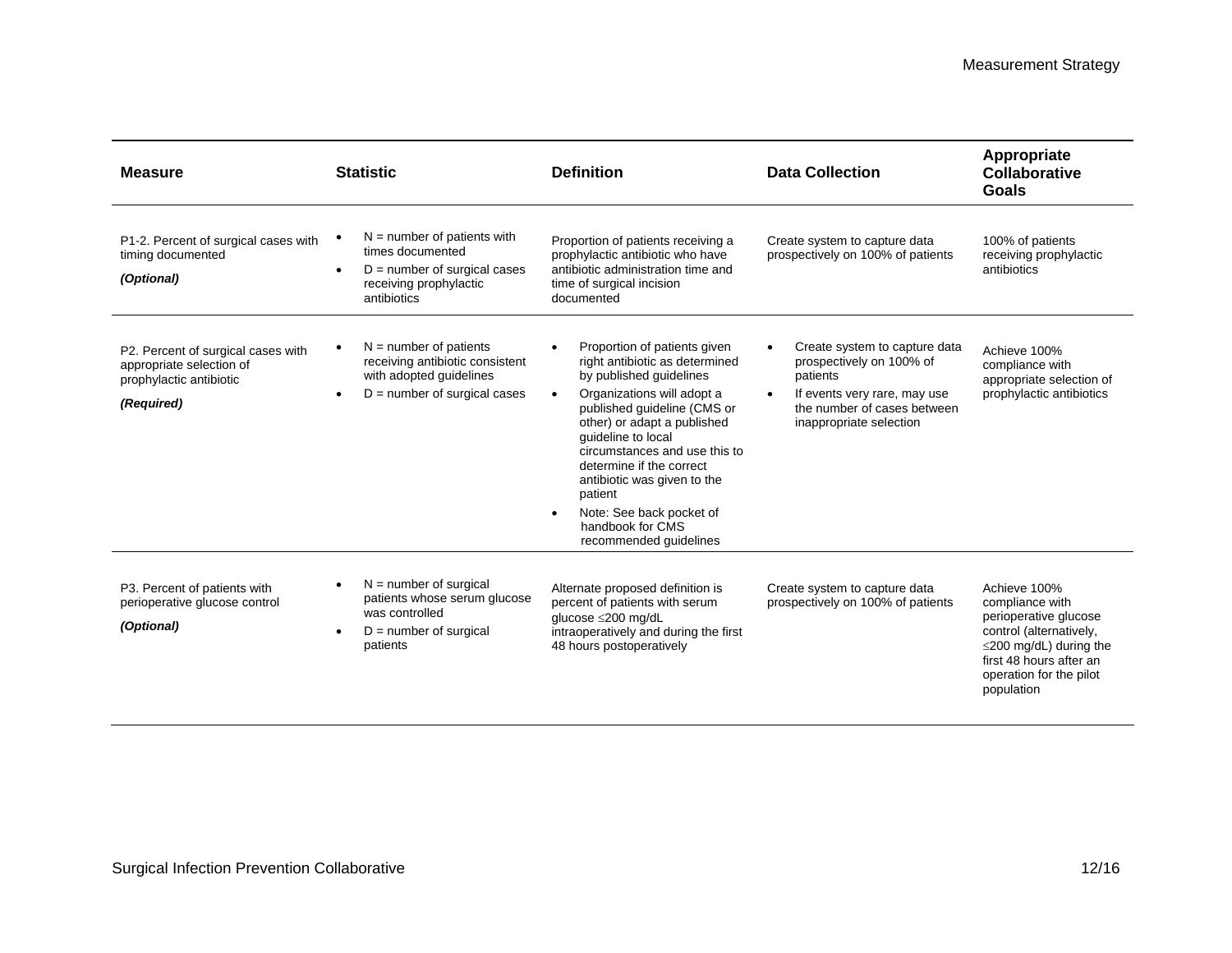| <b>Measure</b>                                                                                  | <b>Statistic</b>                                                                                                                                           | <b>Definition</b>                                                                                                                                                                                                                                                                                                                                                                                                                                                                                                                       | <b>Data Collection</b>                                                                                                                                                                         | Appropriate<br>Collaborative<br>Goals                              |
|-------------------------------------------------------------------------------------------------|------------------------------------------------------------------------------------------------------------------------------------------------------------|-----------------------------------------------------------------------------------------------------------------------------------------------------------------------------------------------------------------------------------------------------------------------------------------------------------------------------------------------------------------------------------------------------------------------------------------------------------------------------------------------------------------------------------------|------------------------------------------------------------------------------------------------------------------------------------------------------------------------------------------------|--------------------------------------------------------------------|
| P4. Percent of surgical patients with<br>perioperative normothermia<br>(Optional)               | $N =$ number of surgical<br>patients with temperature > 36<br>°C<br>$D =$ number of patients not<br>$\bullet$<br>excluded from normothermic<br>maintenance | Normothermia occurs when<br>$\bullet$<br>temperature $>36$ °C<br>Exclusion: patients for whom<br>$\bullet$<br>hypothermia is deliberately<br>sought for therapeutic reasons<br>(e.g., hypothermic total<br>circulatory arrest)                                                                                                                                                                                                                                                                                                          | Record last intraoperative<br>temperature (alternatively,<br>record temperature upon<br>arrival to PACU)<br>Create system to capture data<br>$\bullet$<br>prospectively on 100% of<br>patients | 100% for those not<br>excluded from<br>normothermic<br>maintenance |
| P5. Percent of surgical patients<br>provided supplemental $O2$<br>perioperatively<br>(Optional) | $N =$ number of patients<br>receiving supplemental $O2$<br>perioperatively<br>$D =$ number of patients<br>$\bullet$<br>meeting inclusion criteria          | Supplemental $O2$ is defined as (a)<br>intraoperative $FIO2 > 80\%$ in the<br>intubated patient or a non-<br>rebreathing face mask at >12 L/min<br>fresh gas flow in the non-intubated<br>patient <b>and</b> (b) postoperative $FIO2$<br>>80% in the intubated patient or a<br>non-rebreathing face mask at >12<br>L/min fresh gas flow in the non-<br>intubated patient for 2 hours<br>Exclusions: (1) ambulatory patients<br>(not admitted as inpatients) and (2)<br>patients with COPD and evidence<br>for CO <sub>2</sub> retention | Create system to capture data<br>prospectively on 100% of<br>patients<br>Teams might want to start with<br>$\bullet$<br>high-risk population                                                   | 100% surgical patients<br>not excluded                             |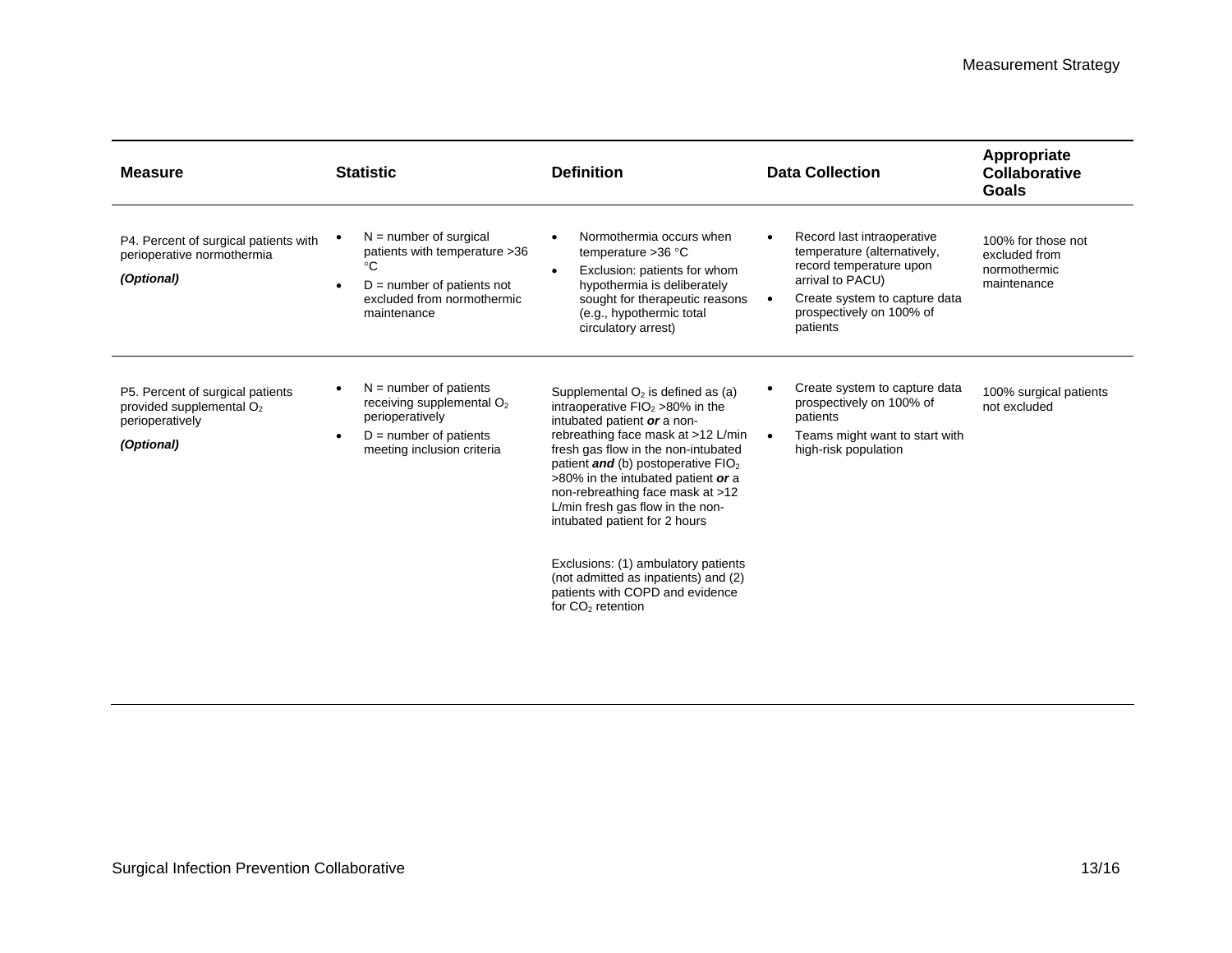| <b>Measure</b>                                                                                           | <b>Statistic</b>                                                                                                                                        | <b>Definition</b>                                                   | <b>Data Collection</b>                                                                                                                                                                                                                                                         | Appropriate<br>Collaborative<br><b>Goals</b>                                |
|----------------------------------------------------------------------------------------------------------|---------------------------------------------------------------------------------------------------------------------------------------------------------|---------------------------------------------------------------------|--------------------------------------------------------------------------------------------------------------------------------------------------------------------------------------------------------------------------------------------------------------------------------|-----------------------------------------------------------------------------|
| P6. Percent of surgical staff who<br>are knowledgeable in surgical<br>infection prevention<br>(Optional) | $N =$ number of staff who obtain<br>$\bullet$<br>a score of 100% on post-test<br>$D =$ number of staff surveyed<br>$\bullet$                            | Resembles a spread measure in<br>that it may be cumulative by month | Use survey after education detailing<br>surgical infection prevention<br>practices                                                                                                                                                                                             | 100% of surgical staff<br>knowledgeable in surgical<br>infection prevention |
| P7. Percent of patients with<br>appropriate hair removal<br>(Optional)                                   | $N =$ number of surgical<br>$\bullet$<br>patients with hair removed<br>appropriately<br>$D =$ number of patients<br>$\bullet$<br>requiring hair removal | Exclusion: patients for whom<br>hair removal is not necessary       | Create system to capture data<br>prospectively on 100% of<br>patients<br>Define appropriate hair<br>removal for each type of<br>surgery in pilot population<br>(e.g., depilatory may be<br>appropriate, clipping may be<br>appropriate, usually shaving is<br>not appropriate) | Achieve 100%<br>compliance with<br>appropriate hair removal                 |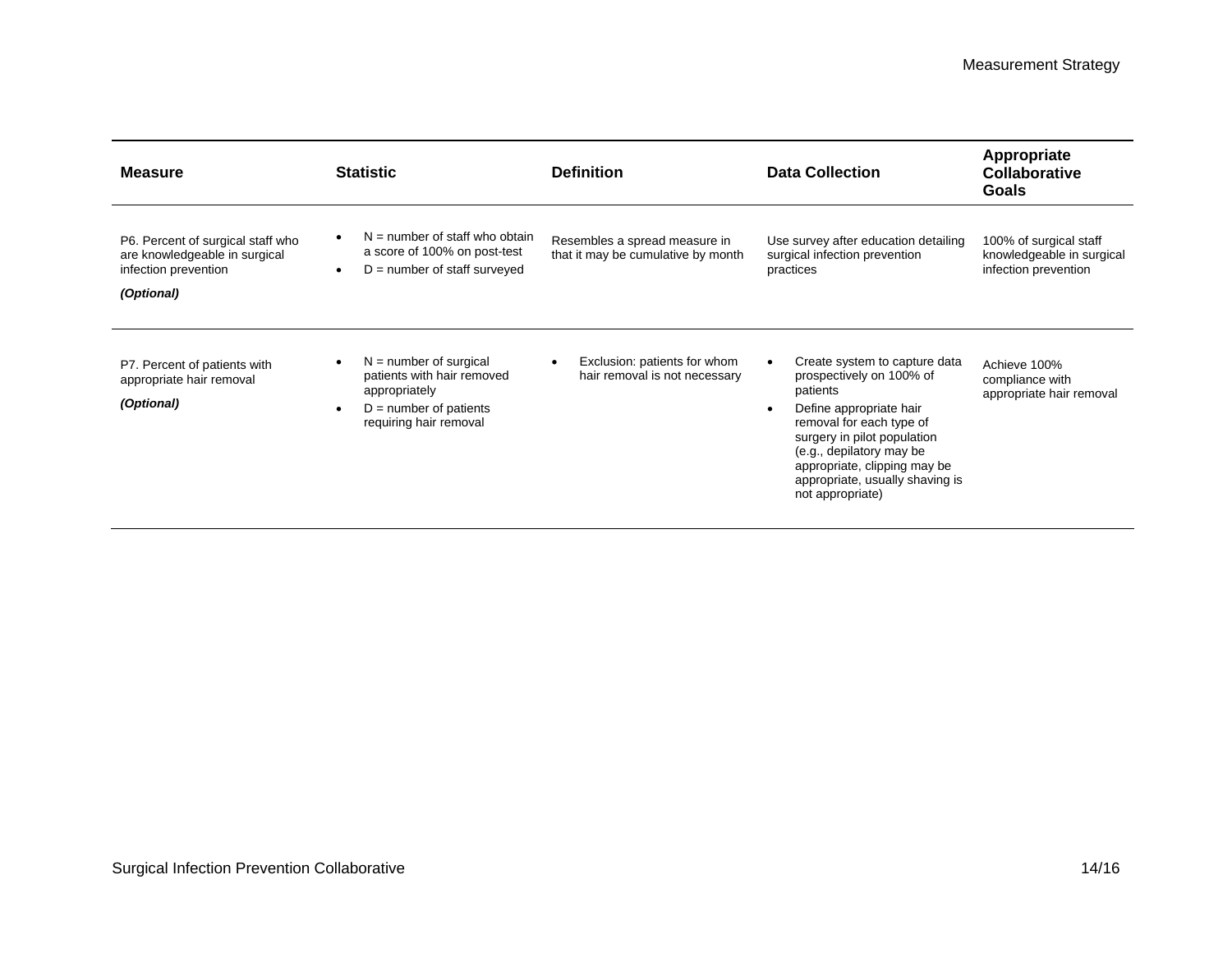| <b>Measure</b>                                                                                                                                                                                                                                  | <b>Statistic</b>                                                                                                                                                                                                                                                                                                                              | <b>Definition</b>                                                                     | <b>Data Collection</b>                                                                                                                                                                                                                    | Appropriate<br><b>Collaborative Goals</b>                                                                                |
|-------------------------------------------------------------------------------------------------------------------------------------------------------------------------------------------------------------------------------------------------|-----------------------------------------------------------------------------------------------------------------------------------------------------------------------------------------------------------------------------------------------------------------------------------------------------------------------------------------------|---------------------------------------------------------------------------------------|-------------------------------------------------------------------------------------------------------------------------------------------------------------------------------------------------------------------------------------------|--------------------------------------------------------------------------------------------------------------------------|
| B1. Percent of surgical patients who<br>received prophylactic antibiotics<br>whose antibiotics were discontinued<br>within 24 hours after surgery<br>Note: this measure linked to cost<br>and to prevention of resistant<br>strains of bacteria | measures, and usually measure some aspect of the system that may inadvertantly be affected by changes in specific areas of the model.)<br>$N =$ number of patients<br>receiving prophylactic<br>antibiotics who had them<br>discontinued within 24 hours<br>$D =$ number of patients who<br>$\bullet$<br>received prophylactic<br>antibiotics | Discontinued is defined as<br>discontinued within 24 hours of the<br>surgery end time | Balancing Measures (Measures that together with the selected process and outcome measures describe a great system of care. These measures may be process or outcome<br>Create system to capture data<br>prospectively on 100% of patients | 100% of surgical patients<br>with prophylactic antibiotics<br>discontinued within 24<br>hours of the surgery end<br>time |
| (Required)                                                                                                                                                                                                                                      |                                                                                                                                                                                                                                                                                                                                               |                                                                                       |                                                                                                                                                                                                                                           |                                                                                                                          |
| B2. Cost per surgery<br>(Optional)                                                                                                                                                                                                              | $N =$ dollars allocated to<br>surgical accounting codes per<br>month<br>$D =$ number of surgical cases                                                                                                                                                                                                                                        |                                                                                       |                                                                                                                                                                                                                                           | No increase in direct costs,<br>or increase in direct cost is<br>less than the cost of SSIs<br>prevented                 |
| B3. Volume of surgical workload<br>per month<br>(Optional)                                                                                                                                                                                      | Number of surgical cases per<br>month                                                                                                                                                                                                                                                                                                         | Surgery defined as involving an<br>incision and occurring in an<br>operating room     |                                                                                                                                                                                                                                           |                                                                                                                          |